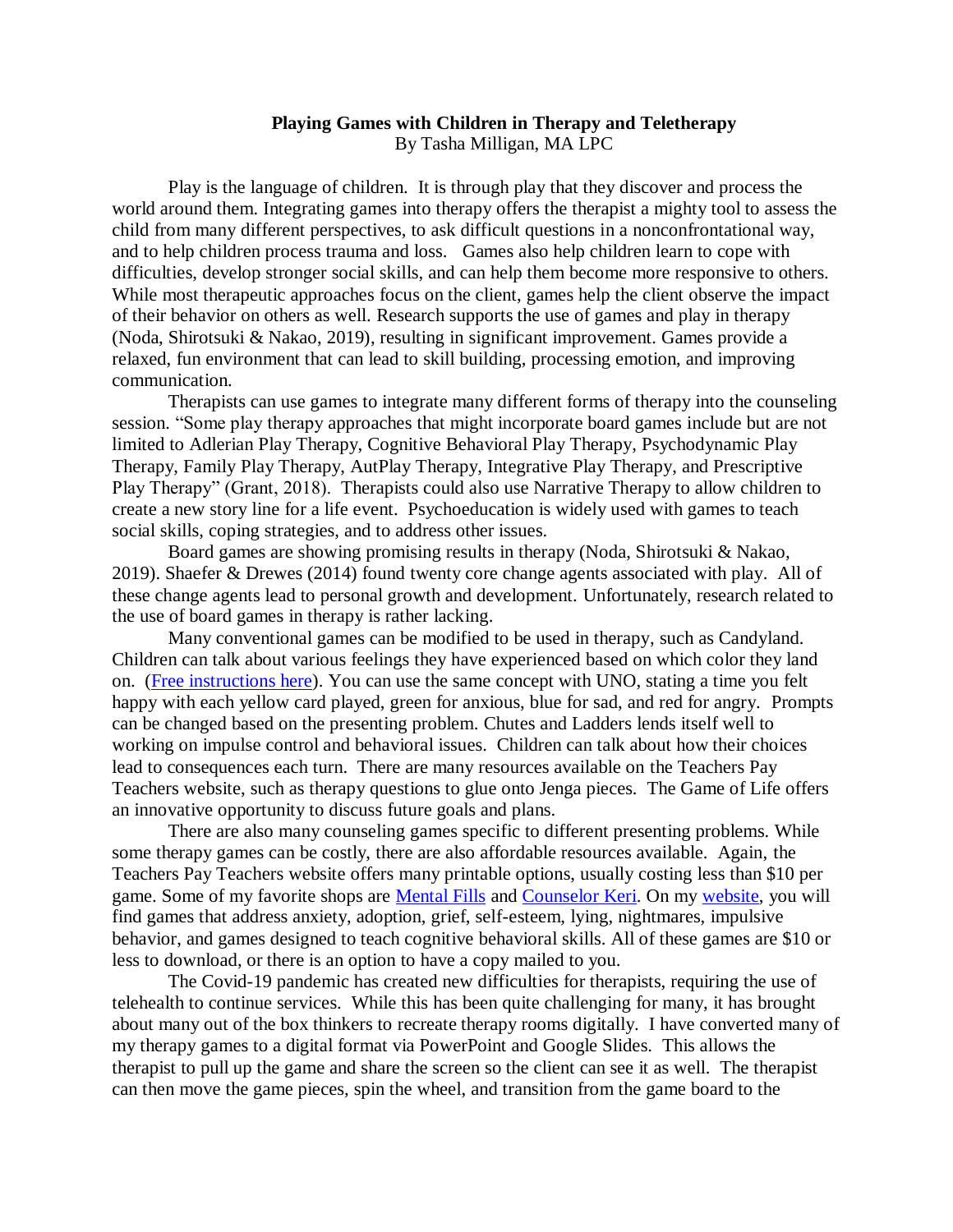questions via links in the game. If the child is using a computer, the mouse can be shared to allow access to interact with the game.

There are many games available for telehealth. [Be Heard in Your Herd](https://www.pathwaystopeacecounseling.com/product-page/be-heard-in-your-herd-telehealth-online-version) is a family counseling game designed to improve communication and build on positive aspects of the relationship. [The Horrible Thing that Happened](https://www.pathwaystopeacecounseling.com/product-page/the-horrible-thing-that-happened-telehealth-version) helps to develop a trauma narrative and process emotions related to trauma. [The Spirit of the Tribe](https://www.pathwaystopeacecounseling.com/product-page/spirit-of-the-tribe-belonging-in-friendship-telehealth-online-version) is to help develop healthy relationships and to address social anxiety. [The Trail of Fears](https://www.pathwaystopeacecounseling.com/product-page/trail-of-fears-telehealth-online-version) and [Nightmare Ninja](https://www.pathwaystopeacecounseling.com/product-page/nightmare-ninja-telehealth-online-version) are helpful with anxiety and phobias. There are also games available to teach cognitive behavioral skills. Most of my telehealth games are a \$10 download and can be found at

[https://www.pathwaystopeacecounseling.com/telehealth-online-version.](https://www.pathwaystopeacecounseling.com/telehealth-online-version)

I have created a game called Feelings Candy World, which is a modified version of Candy Land to be played online. You can access it [here.](https://www.pathwaystopeacecounseling.com/product-page/feelings-candy-world-free-telehealth-game) Use the coupon code CandyWorld to get it for free.

In conclusion, incorporating games into therapy can engage clients and facilitate the processing of salient treatment issues. They can learn new skills, practice communication, and even develop a trauma narrative through the use of play. The challenges of practicing therapy via the internet has been troublesome for many, but has also provided an opportunity to learn new ways to integrate our favorite interventions in a digital format.

## **References**

Grant, R. J. (2018), Using board games in play therapy, autplaytherapy.com.

Noda, S., Shirotsuki, K. & Nakao, M. The effectiveness of intervention with board games: a systematic review. *BioPsychoSocial Med* **13,** 22 (2019). [https://doi.org/10.1186/s13030-019-](https://doi.org/10.1186/s13030-019-0164-1) [0164-1](https://doi.org/10.1186/s13030-019-0164-1)

Schaefer, C.E. & Drewes, A.A. (2014). The therapeutic powers of play: 20 core agents of change. Hoboken, NJ: Wiley and Sons.

Stone, J. (2015), Board games in play therapy. *Handbook of Play Therapy*

## **Links to play Virtual Feelings Candy Land (also called Candy World)**

Free download for Feelings Candy World game: [Feelings Candy Land](https://www.pathwaystopeacecounseling.com/product-page/feelings-candy-land-game-instructions)

Instructions to play Feelings Candy World: [https://docs.google.com/presentation/d/12gzd5FqoVi4qjOpgN03P8CfwT38WlCHuuZvebREdH](https://docs.google.com/presentation/d/12gzd5FqoVi4qjOpgN03P8CfwT38WlCHuuZvebREdHn8/copy) [n8/copy](https://docs.google.com/presentation/d/12gzd5FqoVi4qjOpgN03P8CfwT38WlCHuuZvebREdHn8/copy)

Instructions on how to use Google Slides in Telehealth: <https://docs.google.com/presentation/d/1-OVXhCyhu5cz3uHeVvA9nphTEQOv4h3C/copy>

## **About the Author**